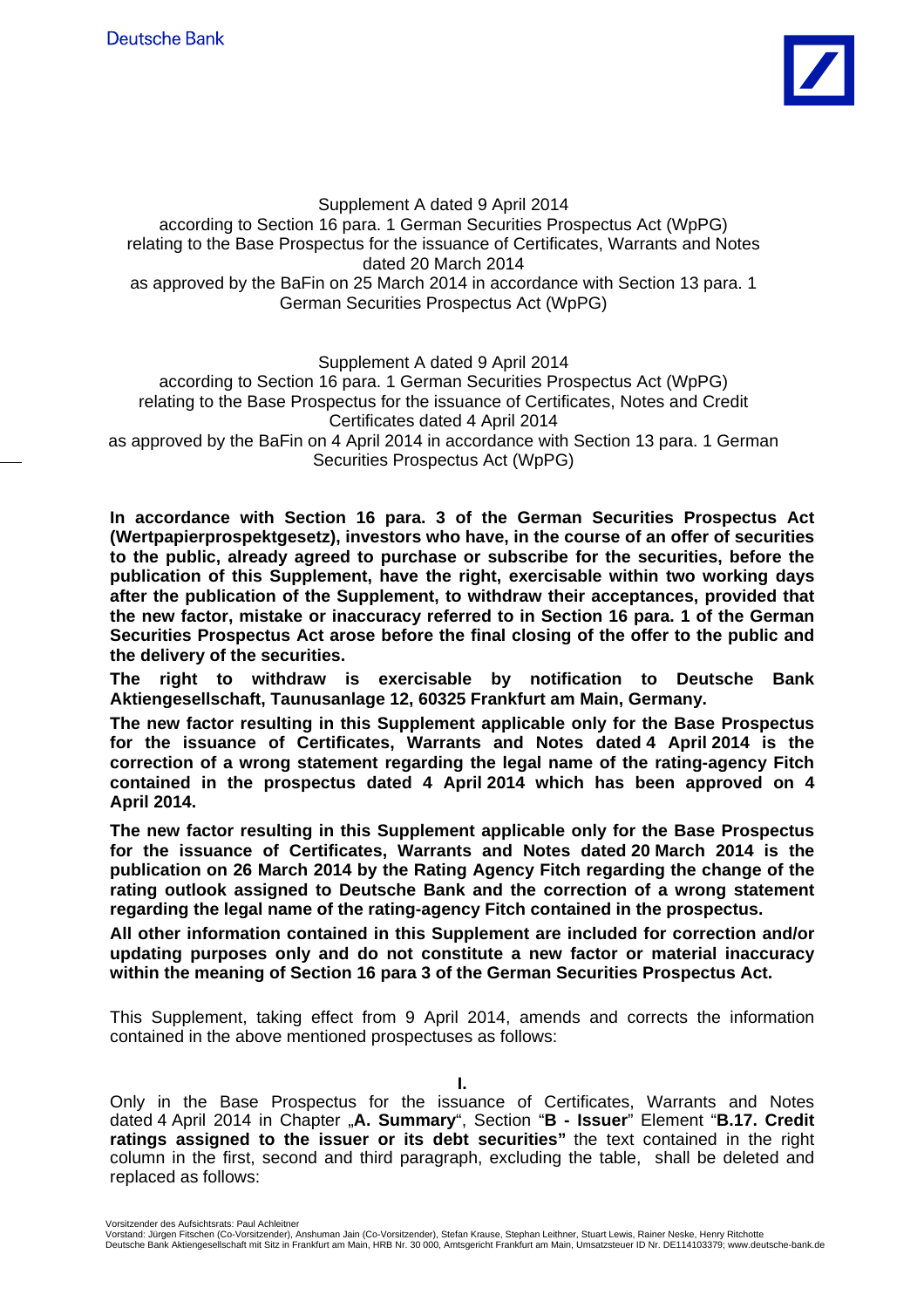

"Deutsche Bank is rated by Standard & Poor's Credit Market Services France S.A.S. ("S&P"), by Moody's Investors Service Ltd., London, United Kingdom ("Moody's") and by Fitch Limited ("Fitch", together with S&P and Moody's, the "Rating Agencies").

Each of the Rating Agencies is established in the European Community and is registered under Regulation (EC) No 1060/2009 of the European Parliament and of the Council of 16 September 2009 on credit rating agencies (as amended).

As of 9 April 2014 the following ratings were assigned to Deutsche Bank:**<sup>1</sup>** "

**II.** 

Only in the Base Prospectus for the issuance of Certificates, Warrants and Notes dated 20 March 2014 in Chapter "**A. Summary**", Section "**B - Issuer**" Element "**B.17. Credit ratings assigned to the issuer or its debt securities"** the table and the text contained in the right column shall be deleted and replaced as follows:

"Deutsche Bank is rated by Standard & Poor's Credit Market Services France S.A.S. ("S&P"), by Moody's Investors Service Ltd., London, United Kingdom ("Moody's") and by Fitch Limited ("Fitch", together with S&P and Moody's, the "Rating Agencies").

Each of the Rating Agencies is established in the European Community and is registered under Regulation (EC) No 1060/2009 of the European Parliament and of the Council of 16 September 2009 on credit rating agencies (as amended).

As of 9 April 2014 the following ratings were assigned to Deutsche Bank:**<sup>2</sup>**

| Rating-Agency | Long-term | Short-term | Outlook  |
|---------------|-----------|------------|----------|
| Moody's       | A2        | $P-1$      | negative |
| S&P           | А         | A-1        | stable   |
| Fitch         | A+        | F1+        | negative |

"

**III.** 

Only in the Base Prospectus for the issuance of Certificates, Warrants and Notes dated 20 March 2014 in chapter "VI. Form of Final Terms" on page 285 the last paragraph shall be deleted and replaced by the following:

**"**In addition, the Base Prospectus dated 20 March 2014 shall be available free of charge at the registered office of the Issuer, Deutsche Bank AG, Grosse Gallusstrasse 10-14, 60311 Frankfurt am Main, its London Branch, at Winchester House, 1 Great Winchester Street, London EC2N 2DB, its Milan branch, Via Filippo Turati 27, 20121 Milan, Italy, its Portuguese branch, Rua Castilho, 20, 1250-069 Lisbon, Portugal, its Spanish branch, Paseo De La Castellana, 18, 28046 Madrid, Spain and its Zurich Branch, Uraniastrasse 9, PF 3604, CH-8021 Zurich, Switzerland (where it can also be ordered by telephone +41 44 227 3781 or fax +41 44 227 3084)."

 $\overline{\phantom{a}}$ <sup>1</sup> source: webpage of the Issuer https://www.deutsche-bank.de/ir/de/content/ratings.htm as of 9 April 2014

 $^2$  source: webpage of the Issuer https://www.deutsche-bank.de/ir/de/content/ratings.htm as of 9 April 2014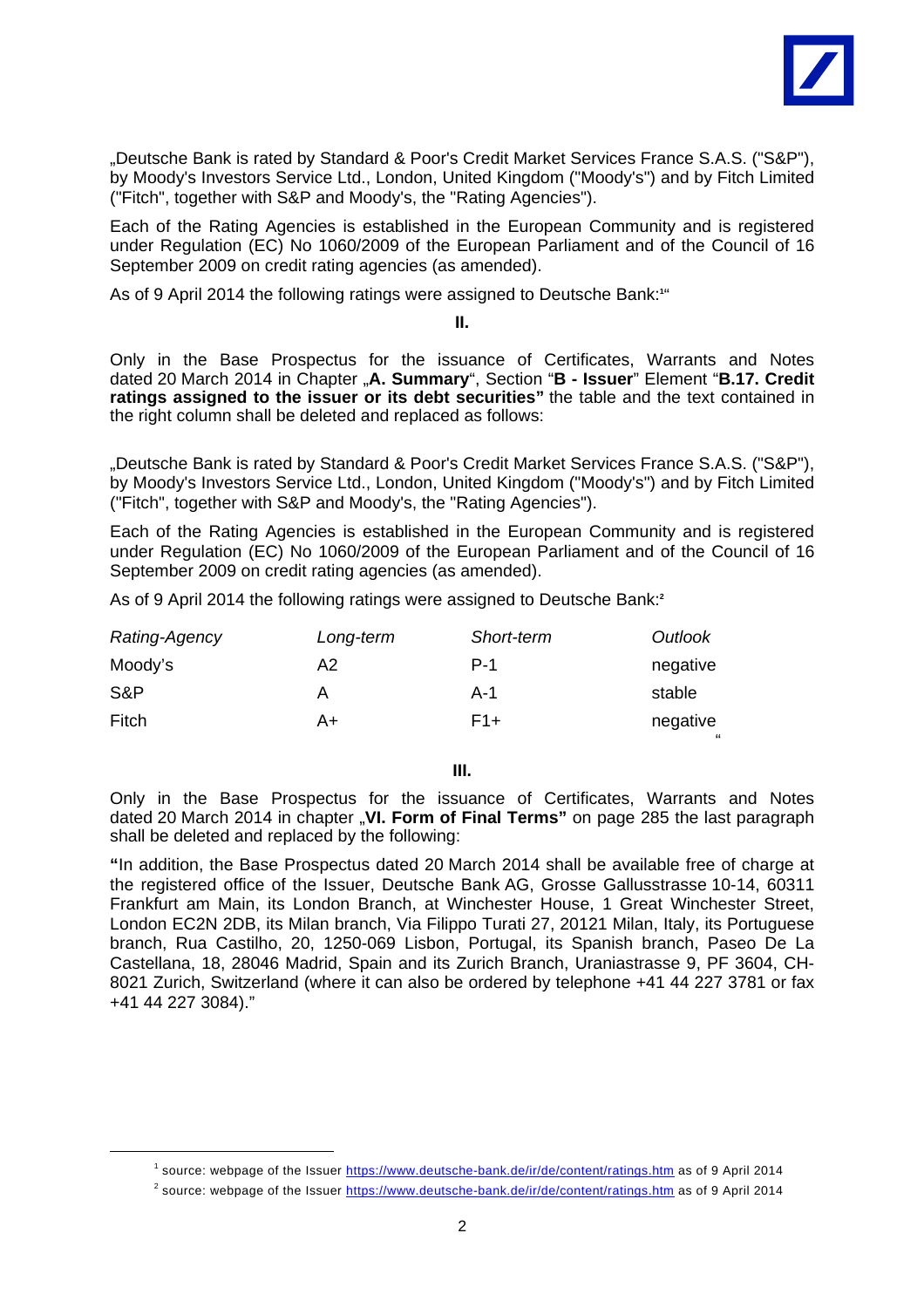

Only in the Base Prospectus for the issuance of Certificates, Warrants and Notes dated 20 March 2014 a new chapter "**VIII. Additional information on Deutsche Bank"** with the following the text shall be inserted:

"Additional information on Deutsche Bank can be found in the Registration document as well as in the consolidated annual financial statements of Deutsche Bank AG for the financial year ending 31 December 2013 (audited) and the financial statements and the management report (HGB) of Deutsche Bank AG for the financial year ending 31 December 2013 (audited).

# **Legal and Arbitration Proceedings**

Below in alphabetical order described are legal proceedings that may as of 1 April 2014 have, or have had in the recent past, significant effects on the Group's financial position or profitability.

# City of Milan Matters

In January 2009, the City of Milan (the "City") issued civil proceedings in the District Court of Milan against Deutsche Bank and three other banks (together the "Banks") in relation to a 2005 bond issue by the City (the "Bond") and a related swap transaction which was subsequently restructured several times between 2005 and 2007 (the "Swap") (the Bond and Swap together, the "Transaction"). The City sought damages and/or other remedies on the grounds of alleged fraudulent and deceitful acts and alleged breach of advisory obligations. During March 2012, the City and the Banks agreed to discharge all existing civil claims between them in respect of the Transaction, with no admission of liability by the Banks. While some aspects of the Swap remain in place between Deutsche Bank and the City, others were terminated as part of the civil settlement. As a further condition of the civil settlement, the sums seized from the Banks by the Milan Prosecutor (in the case of Deutsche Bank, € 25 million) were returned by the Prosecutor to the Banks, despite this seizure having been part of the trial described below. Deutsche Bank also received a small interest payment in respect of the seized sum.

In March 2010, at the Milan Prosecutor's request, the Milan judge of the preliminary hearing approved the indictment of each of the Banks and certain of their employees (including two current employees of Deutsche Bank). The indictments of the employees were for alleged criminal offences relating to the Swap and subsequent restructuring, in particular fraud against a public authority. The Banks were charged with an administrative (non-criminal) offence of having systems and controls that did not prevent the employees' alleged crimes. A first instance verdict was handed down on December 19, 2012. This verdict found all the Banks and certain employees, including the two Deutsche Bank employees, guilty of the charges against them. A reasoned judgment was handed down on February 3, 2013. Deutsche Bank and its employees filed appeals of this judgment in May 2013, and the appeals commenced on January 30, 2014. On March 7, 2014, the Milan Court of Appeal upheld all the grounds of appeal and quashed both the criminal convictions of the employees and the administrative liability of the Banks. The prosecutor has yet to decide whether to appeal to the Supreme Court.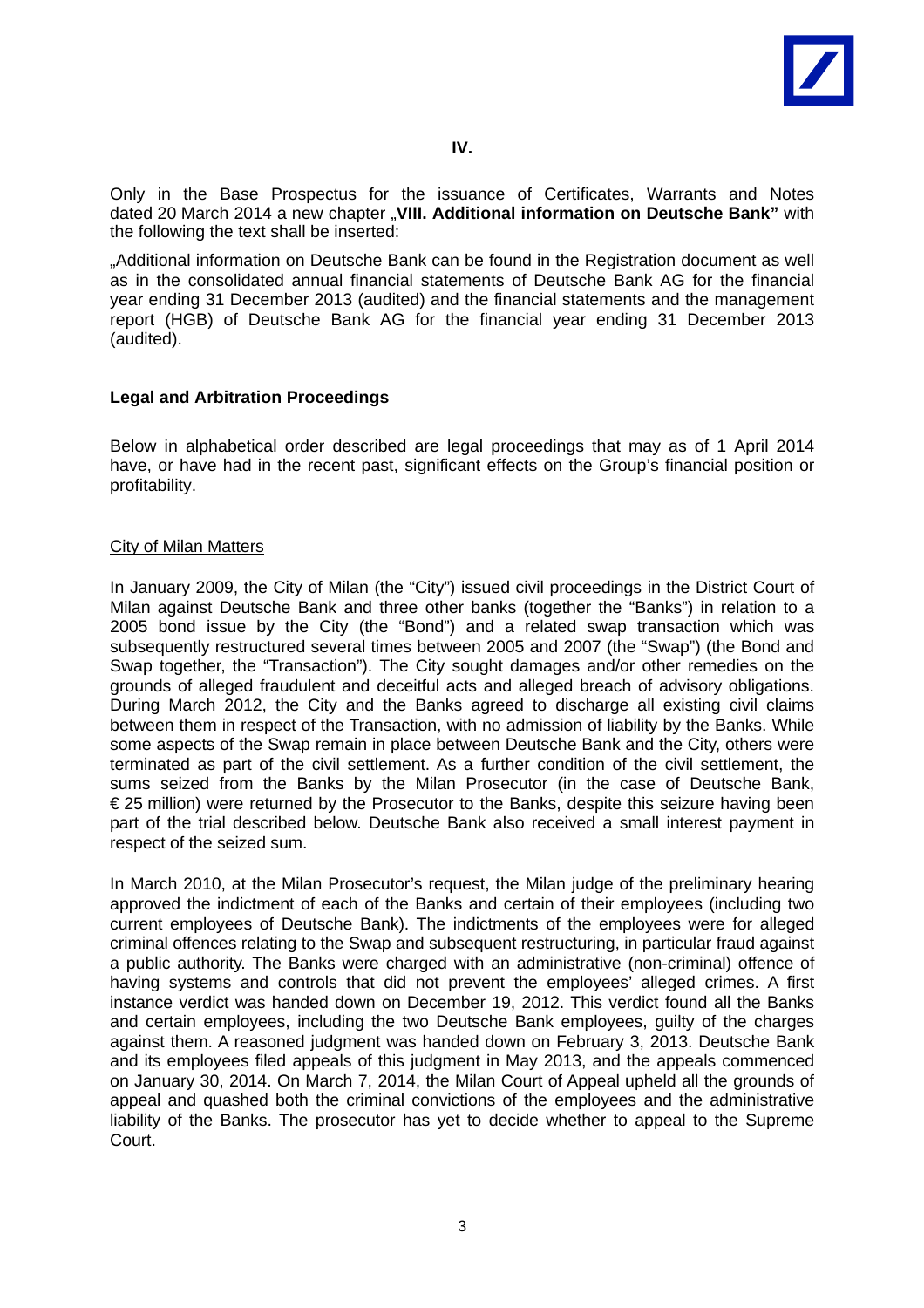

### Credit Default Swap Antitrust Matters

On July 1, 2013, the European Commission (EC) issued a Statement of Objections (the "SO") against Deutsche Bank, Markit Group Limited (Markit), the International Swaps and Derivatives Association, Inc. (ISDA), and twelve other banks alleging anti-competitive conduct under Article 101 of the Treaty on the Functioning of the European Union (TFEU) and Article 53 of the European Economic Area Agreement (the "EEA Agreement"). The SO sets forth preliminary conclusions of the EC that (i) attempts by certain entities to engage in exchange trading of unfunded credit derivatives were foreclosed by improper collective action in the period from 2006 through 2009, and (ii) the conduct of Markit, ISDA, Deutsche Bank and the twelve other banks constituted a single and continuous infringement of Article 101 of the TFEU and Article 53 of the EEA Agreement. If the EC finally concludes that infringement occurred, it may seek to impose fines and other remedial measures on Deutsche Bank, Markit, ISDA and the twelve other banks. Deutsche Bank filed a response contesting the EC's preliminary conclusions in January 2014.

### In re Credit Default Swaps Antitrust Litigation

Several putative civil actions have been filed in federal court in the United States District Court for the Southern District of New York and the United States District Court for the Northern District of Illinois against Deutsche Bank and numerous other credit default swap (CDS) dealer banks. All of the complaints allege that the banks conspired to prevent the establishment of exchange traded CDS, with the effect of raising prices for over-the-counter CDS transactions, and seek to represent a class of individuals and entities located in the United States or abroad who, during a period from about October 2008 through the present, directly purchased CDS from or directly sold CDS to the defendants in the United States. On July 16, 2013, a motion was filed with the Joint Panel on Multidistrict Litigation to have all of the CDS civil actions consolidated for pretrial proceedings. On October 16, 2013, the Joint Panel transferred the CDS civil actions to the United States District Court for the Southern District of New York. An initial status conference was held on December 5, 2013. On December 13, 2013, the Court entered a Case Management Order stating that the CDS civil actions are consolidated for pretrial purposes. Lead plaintiffs filed their consolidated amended complaint on January 31, 2014. Defendants intend to file a motion to dismiss in March 2014.

# Corporate Securities Matters

Deutsche Bank and Deutsche Bank Securities Inc. ("DBSI") regularly act in the capacity of underwriter and sales agent for debt and equity securities of corporate issuers and are from time to time named as defendants in litigation commenced by investors relating to those securities.

Deutsche Bank and DBSI, along with numerous other financial institutions, have been sued in the United States District Court for the Southern District of New York in various actions in their capacity as underwriters and sales agents for debt and equity securities issued by American International Group, Inc. ("AIG") between 2006 and 2008. On May 19, 2009, lead plaintiffs filed a consolidated putative securities class action pursuant to Sections 11, 12(a)(2), and 15 of the Securities Act of 1933 and Sections 10(b) and 20(a) of the Securities Exchange Act of 1934 (the "Exchange Act"). The underwriters and sales agents are not named in the Exchange Act claims. The complaint alleges, among other things, that the offering documents failed to reveal that AIG had substantial exposure to losses due to credit default swaps, that AIG's real estate assets were overvalued, and that AIG's financial statements did not conform to GAAP. The total amount of securities alleged to have been sold by the underwriter and sales agent defendants pursuant to the offerings at issue in the consolidated action is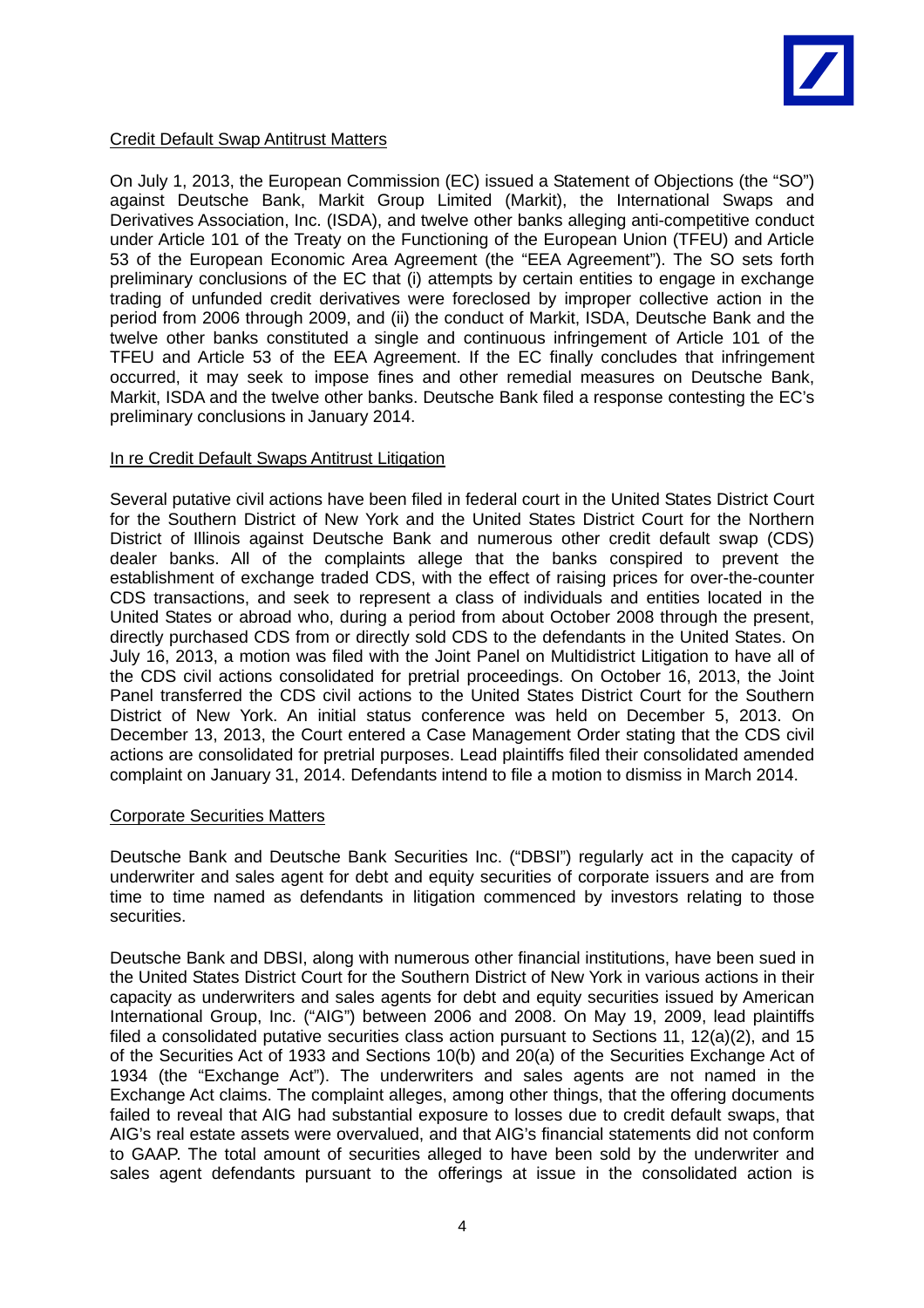

U.S.\$ 27 billion. Deutsche Bank AG underwrote approximately U.S.\$ 550 million in AIG securities. DBSI underwrote approximately U.S.\$ 811 million in AIG securities. On April 1, 2011, lead plaintiffs filed a motion for class certification and defendants' oppositions were filed on May 24, 2012. Lead plaintiffs filed their reply brief on June 22, 2012. The Court held oral argument on the class certification motion on May 1, 2013**.** Fact discovery is also complete. Expert discovery has been deferred pending the Court's ruling on class certification. On January 30, 2014, the Court stayed the case until the Supreme Court renders its decision in *Halliburton*, a case involving unrelated parties but relating to the legal issue of class certification. The underwriter and sales agent defendants, including Deutsche Bank and DBSI, received a customary agreement to indemnify from AIG as issuer in connection with the offerings, upon which they have notified AIG that they are seeking indemnity.

DBSI, along with numerous other financial institutions, was named as a defendant in a putative class action lawsuit pending in the United States District Court for the Southern District of New York relating to alleged misstatements and omissions in the registration statement of General Motors Company ("GM") in connection with GM's November 18, 2010 initial public offering ("IPO"). DBSI acted as an underwriter for the offering. Specifically, lead plaintiff alleges that the registration statement issued in connection with the IPO contained material misstatements and/or omissions. The original complaint was filed on June 29, 2012. Lead plaintiff was appointed on November 21, 2012, and lead plaintiff filed an amended complaint on February 1, 2013. A motion to dismiss has been fully briefed. The underwriters, including DBSI, received a customary agreement to indemnify from GM as issuer in connection with the offerings, upon which they have notified GM that they are seeking indemnity.

DBSI, along with other financial institutions, was named as a defendant in a putative class action lawsuit pending in the United States District Court for the Southern District of New York in April 2009 alleging material misstatements and/or omissions in the offering documents of General Electric Co.'s ("GE") October 2008 Common Stock Offering. DBSI acted as an underwriter in the offering. On July 29, 2009, the Court entered an order consolidating this action with others generally arising out of the same facts against GE and various company officers and directors. A consolidated amended complaint was filed on October 2, 2009. Defendants moved to dismiss the consolidated amended complaint on November 24, 2009, and, on June 9, 2010, the plaintiff filed a second amended complaint. Defendants moved to dismiss the second amended complaint on June 30, 2010, and the Court granted in part and denied in part that motion on January 12, 2012. On January 26, 2012, defendants moved for reconsideration regarding the claims which were not dismissed, and, on April 18, 2012, the Court granted reconsideration and dismissed the remaining claims against DBSI and the other underwriter defendants. Some claims against the GE-related defendants survived. The time for any appeal from dismissal of the claims against the underwriters will not begin to run until disposition of the remaining claims against the GE-related defendants. The underwriters, including DBSI, received a customary agreement to indemnify from GE as issuer in connection with the offerings, upon which they have notified GE that they are seeking indemnity. A settlement between GE and the plaintiffs has been reached and was approved by the Court on September 6, 2013. On October 3, 2013, a shareholder of GE filed a notice of appeal challenging the settlement which was withdrawn on March 11, 2014.

# CO2 Emission Rights

The Frankfurt am Main Office of Public Prosecution (the "OPP") is investigating alleged valueadded tax (VAT) fraud in connection with the trading of CO2 emission rights by certain trading firms, some of which also engaged in trading activity with Deutsche Bank. The OPP alleges that certain employees of Deutsche Bank knew that their counterparties were part of a fraudulent scheme to avoid VAT on transactions in CO2 emission rights, and it searched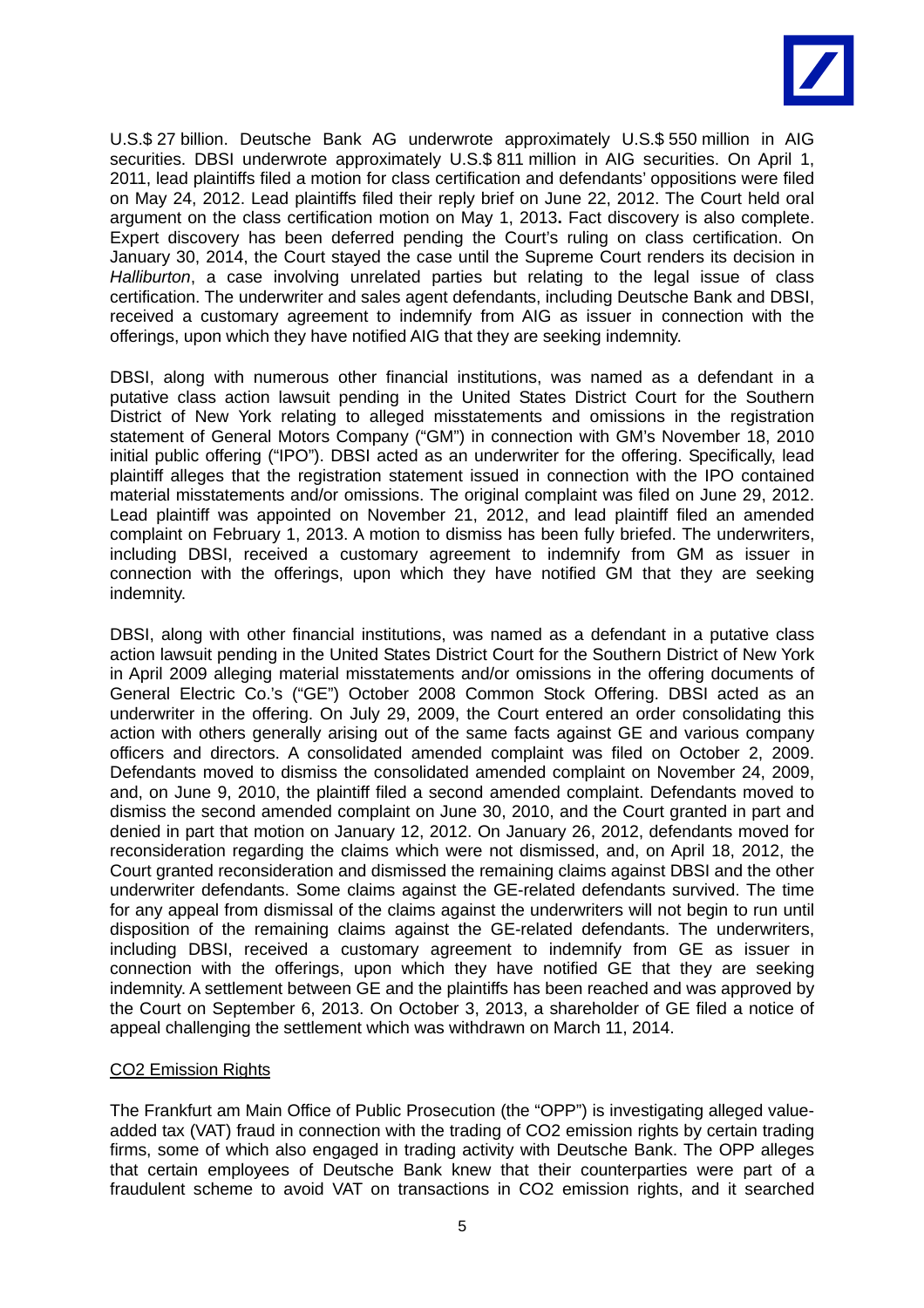

Deutsche Bank's head office and London branch in April 2010 and issued various requests for documents. In December 2012, the OPP widened the scope of its investigation and again searched Deutsche Bank's head office. It alleges that certain employees deleted e-mails of suspects shortly before the 2010 search and failed to issue a suspicious activity report under the Anti-Money Laundering Act which, according to the OPP, was required. It also alleges that Deutsche Bank filed an incorrect VAT return for 2009, which was signed by two members of the Management Board, and incorrect monthly returns for September 2009 to February 2010. Deutsche Bank is cooperating with the OPP.

# Credit Correlation

Certain regulatory authorities are investigating Deutsche Bank's bespoke credit correlation trading book and certain risks within that book, during the credit crisis. Issues being examined include the methodology used to value positions in the book as well as the robustness of controls governing the application of valuation methodologies. Deutsche Bank is cooperating with those investigations.

# Esch Funds Litigation

Sal. Oppenheim jr. & Cie. AG & Co. KGaA ("Sal. Oppenheim") was prior to its acquisition by Deutsche Bank in 2010 involved in the marketing and financing of participations in closed end real-estate funds. These funds were structured as Civil Law Partnerships under German law. Usually, Josef Esch Fonds-Project GmbH performed the planning and project development. Sal. Oppenheim held an indirect interest in this company via a joint-venture. In relation to this business a number of civil claims have been filed against Sal. Oppenheim. Some but not all of these claims are also directed against former managing partners of Sal. Oppenheim and other individuals. The claims brought against Sal. Oppenheim relate to investments of originally approximately € 1.1 billion. The investors are seeking to unwind their fund participation and to be indemnified against potential losses and debt related to the investment. The claims are based in part on an alleged failure of Sal. Oppenheim to provide adequate information on related risks and other material aspects important for the investors' decision. The District Court Bonn dismissed two lawsuits against Sal. Oppenheim. The relevant plaintiffs filed appeals against these decisions. In another lawsuit the District Court Frankfurt held that Sal. Oppenheim must fully unwind the investment. Sal. Oppenheim has appealed this decision.

# FX Investigations and Litigations

Deutsche Bank has received requests for information from certain regulatory authorities globally who are investigating trading in the foreign exchange market. The Bank is cooperating with those investigations. Relatedly, Deutsche Bank is conducting its own internal global review of foreign exchange trading. In connection with this review, the Bank has taken, and will continue to take, disciplinary action with regards to individuals if merited. Deutsche Bank is also named as a defendant in several putative class action complaints bringing antitrust claims relating to the alleged manipulation of foreign exchange rates.

### Hiring Practices Inquiries

Certain regulatory authorities are examining Deutsche Bank's hiring practices in the Asia-Pacific region to determine if any candidates were hired on the basis of referrals from executives at governmental entities (including state-owned enterprises) in potential violation of the Foreign Corrupt Practices Act or similar laws. Deutsche Bank is cooperating with these inquiries.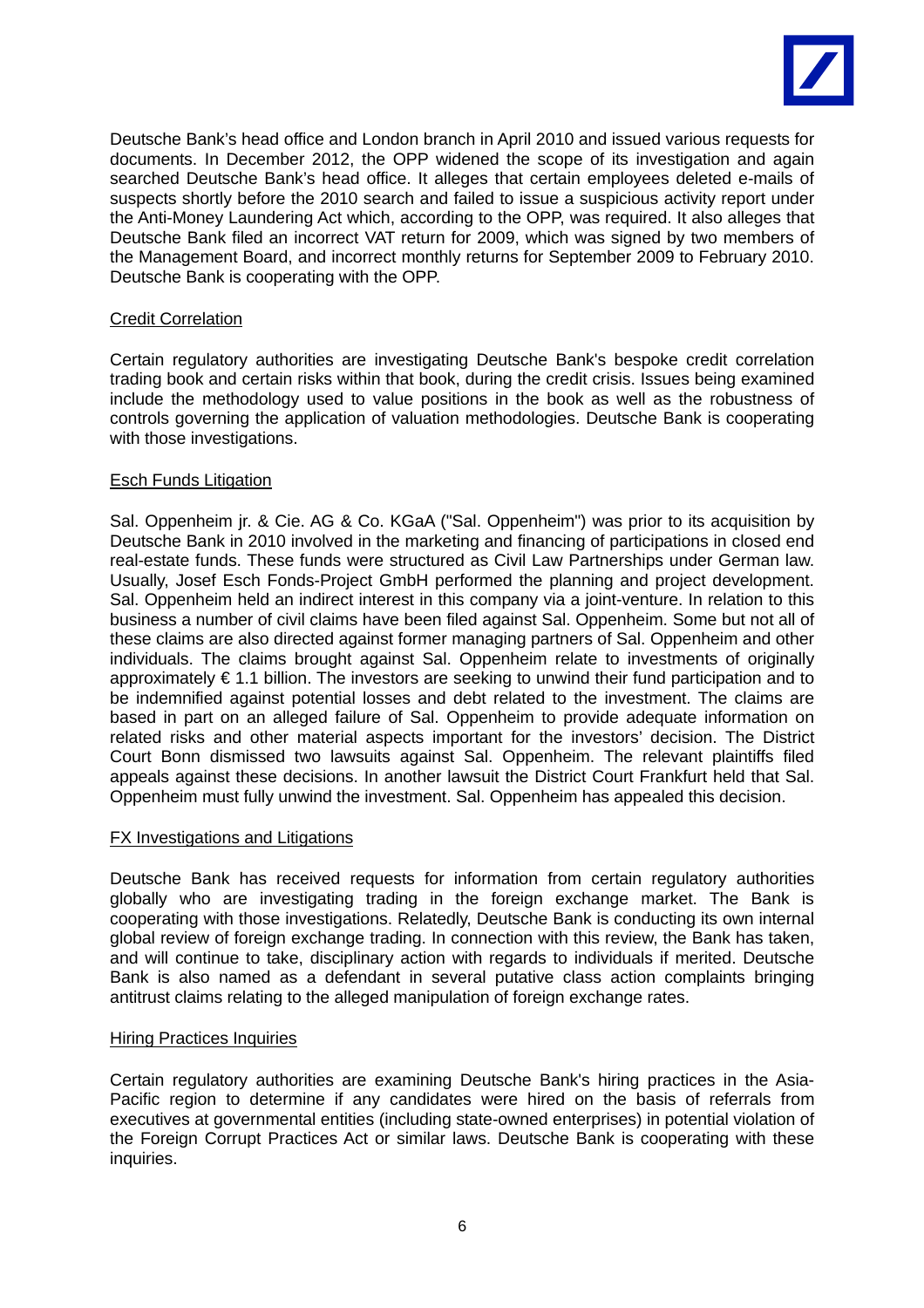

### Hydro Dispute

Deutsche Bank was involved in legal proceedings with respect to a hydropower project in Albania. On the other side were two Italian companies, BEG SpA and Hydro Srl. BEG is Deutsche Bank's joint venture partner with respect to the project; Hydro was the joint venture vehicle (owned 55 % by BEG and 45 % by Deutsche Bank). The dispute centered around whether Deutsche Bank had an obligation to fund construction of the project in full. Deutsche Bank's position was that its sole funding obligation with respect to the project was to provide an equity injection of up to € 35 million, which obligation it has fulfilled.

Initially, Deutsche Bank was defendant in an arbitration claim from Hydro in Italy for damages of € 411 million for alleged failure to finance the construction of the project ("Rome 1"). In November 2011, the arbitration panel ruled that there was evidence of some (unspecified) further financing commitment on Deutsche Bank's part, and issued an award of approximately € 29 million against Deutsche Bank. Deutsche Bank appealed to the Court of Appeal in Rome for the award to be set aside. The Court affirmed the award in July 2013.

Deutsche Bank responded to the Rome 1 arbitration by bringing a claim against BEG in an International Chamber of Commerce (ICC) arbitration in Paris. The ICC tribunal's award, which was issued in April 2013, confirmed inter alia that Deutsche Bank had fulfilled its obligations in respect of the project to date and that (contrary to the findings of the Italian arbitration panel) no further financing commitment exists on the Bank's part. The ICC tribunal also dismissed BEG's counterclaim of € 242 million in full.

In the fourth quarter of 2012, Hydro launched a new arbitration against Deutsche Bank in Italy ("Rome 2"). Hydro sought damages of approximately € 490 million in respect of historic losses, with a further € 200 million in respect of future losses should the concession to build the power plant be revoked. In August 2013 the Rome 2 panel issued an award of  $\epsilon$  396 million against Deutsche Bank.

In June 2013, Deutsche Bank commenced a new arbitration before the ICC tribunal in Paris, seeking inter alia recovery of any sums paid by the Bank in connection with the Rome 1 or Rome 2 arbitrations.

On October 30, 2013, Deutsche Bank entered into a settlement with BEG SpA and Hydro Srl resolving all outstanding proceedings and disputes between the parties. The financial terms of the settlement were not material to Deutsche Bank.

### IBEW Local 90 Class Action

Deutsche Bank and certain of its officers have been named as defendants in a putative class action pending in the United States District Court for the Southern District of New York brought on behalf of all persons who acquired Deutsche Bank ordinary shares between January 3, 2007 and January 16, 2009 (the "class period"). In an amended complaint, plaintiff alleges that during the class period, the value of Deutsche Bank's securities was inflated due to alleged misstatements or omissions on Deutsche Bank's part regarding the potential exposure to Deutsche Bank arising out of the MortgageIT, Inc. acquisition, and regarding the potential exposure arising from Deutsche Bank's RMBS (residential mortgage-backed securities) and CDO (collateralized debt obligations) portfolio during the class period. Claims are asserted under Sections 10(b) and 20(a) of the Securities Exchange Act of 1934, and Rule 10b-5 thereunder. Defendants moved to dismiss the amended complaint. By decision dated March 27, 2013, the Court largely denied the motion to dismiss as to Deutsche Bank and all but one of the individual defendants. The Court dismissed all claims by class members who acquired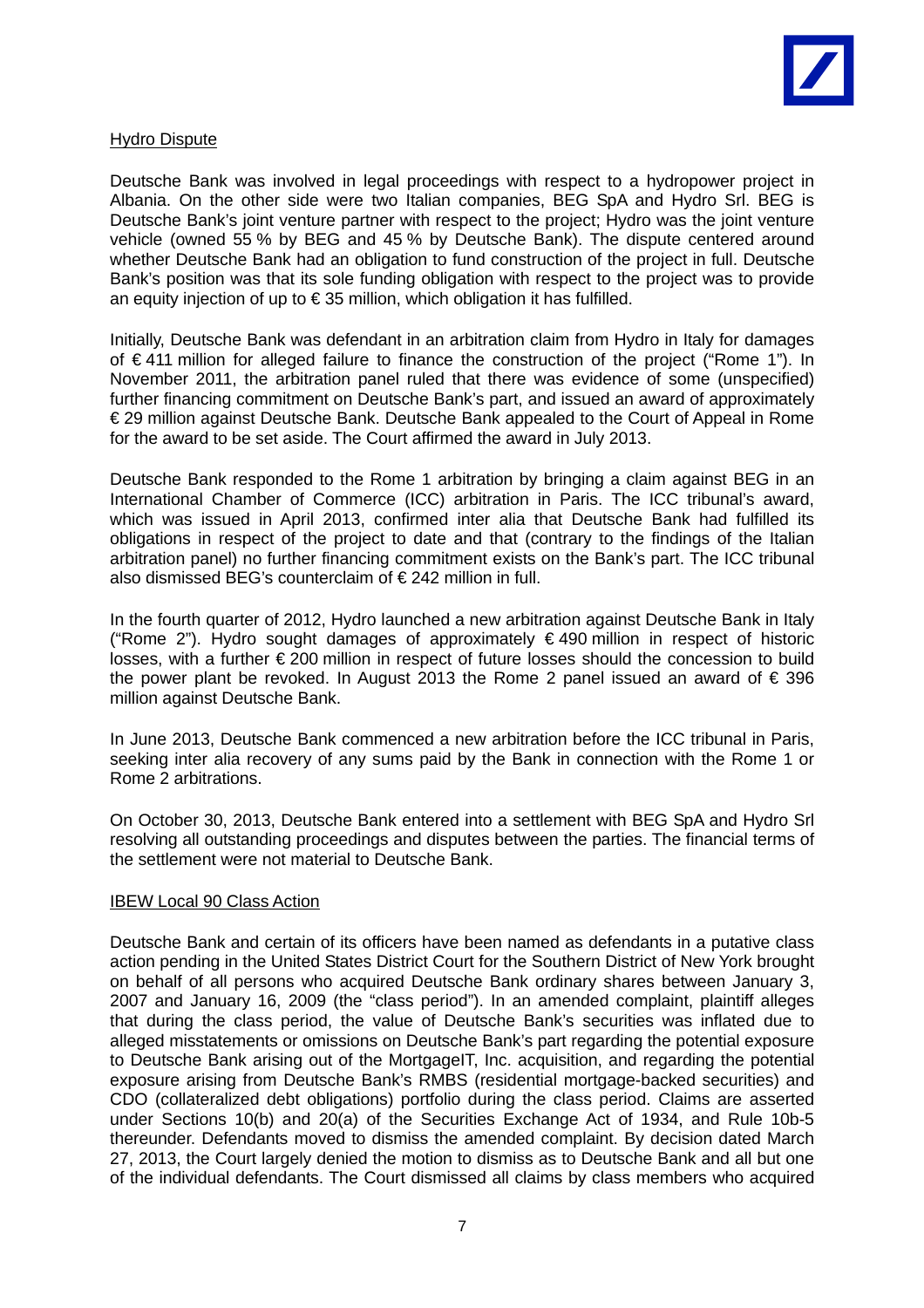

shares outside the United States. Plaintiffs moved for class action certification on July 1, 2013. Following an evidentiary hearing, the Court issued its decision on October 29, 2013 denying Plaintiffs' motion. On January 2, 2014, the parties informed the Court that a settlement in principle had been reached that will provide for dismissal of the action with prejudice. In response, on January 6, 2014, the Court ordered that the action be discontinued without costs to any party and without prejudice to restore the action if such application is made by February 3, 2014. On January 29, 2014, the parties informed the Court that a final settlement had been completed and requested the Court to provide a dismissal of the action with prejudice. The financial terms of this settlement are not material to Deutsche Bank.

### Interbank Offered Rates Matters

Deutsche Bank has received subpoenas and requests for information from various regulatory and law enforcement agencies in Europe, North America and Asia Pacific in connection with industry-wide investigations concerning the setting of London Interbank Offered Rate (LIBOR), Euro Interbank Offered Rate (EURIBOR), Tokyo Interbank Offered Rate (TIBOR) and other interbank offered rates. Deutsche Bank is cooperating with these investigations.

The investigations underway have the potential to result in the imposition of significant financial penalties and other consequences for the Bank.

On December 4, 2013, Deutsche Bank announced that it had reached a settlement with the European Commission as part of a collective settlement to resolve the European Commission's investigations in relation to anticompetitive conduct in the trading of Euro interest rate derivatives and Yen interest rate derivatives. Under the terms of the settlement agreement, Deutsche Bank agreed to pay € 466 million for the Euro interest rate derivatives and € 259 million for the Yen interest rate derivatives matters, respectively, or € 725 million in total. The settlement amount was already substantially reflected in Deutsche Bank's existing litigation reserves, and no material additional reserves were necessary. The settlement amount reflects the high market share held by Deutsche Bank in certain of the markets investigated by the European Commission. Deutsche Bank remains exposed to civil litigation and further regulatory action relating to these benchmarks.

In the period from mid-2012 to early 2014, four financial institutions entered into settlements with the U.K. Financial Services Authority, U.S. Commodity Futures Trading Commission and U.S. Department of Justice (DOJ). While the terms of the various settlements differed, they all involved significant financial penalties and regulatory consequences. For example, two financial institutions' settlements included a Deferred Prosecution Agreement, pursuant to which the DOJ agreed to defer prosecution of criminal charges against the applicable entity provided that the financial institution satisfies the terms of the Deferred Prosecution Agreement. The terms of the other two financial institutions' settlements included Non-Prosecution Agreements, pursuant to which the DOJ agreed not to file criminal charges against the entities so long as certain conditions are met. In addition, affiliates of two of the financial institutions agreed to plead guilty to a crime in a United States court for related conduct.

A number of civil actions, including putative class actions, are pending in federal court in the United States District Court for the Southern District of New York (SDNY) against Deutsche Bank and numerous other banks. All but two of these actions were filed on behalf of parties who allege that they held or transacted in U.S. Dollar LIBOR-based derivatives or other financial instruments and sustained losses as a result of purported collusion or manipulation by the defendants relating to the setting of U.S. Dollar LIBOR. With two exceptions, all of the civil actions pending in the SDNY concerning U.S. Dollar LIBOR are being coordinated as part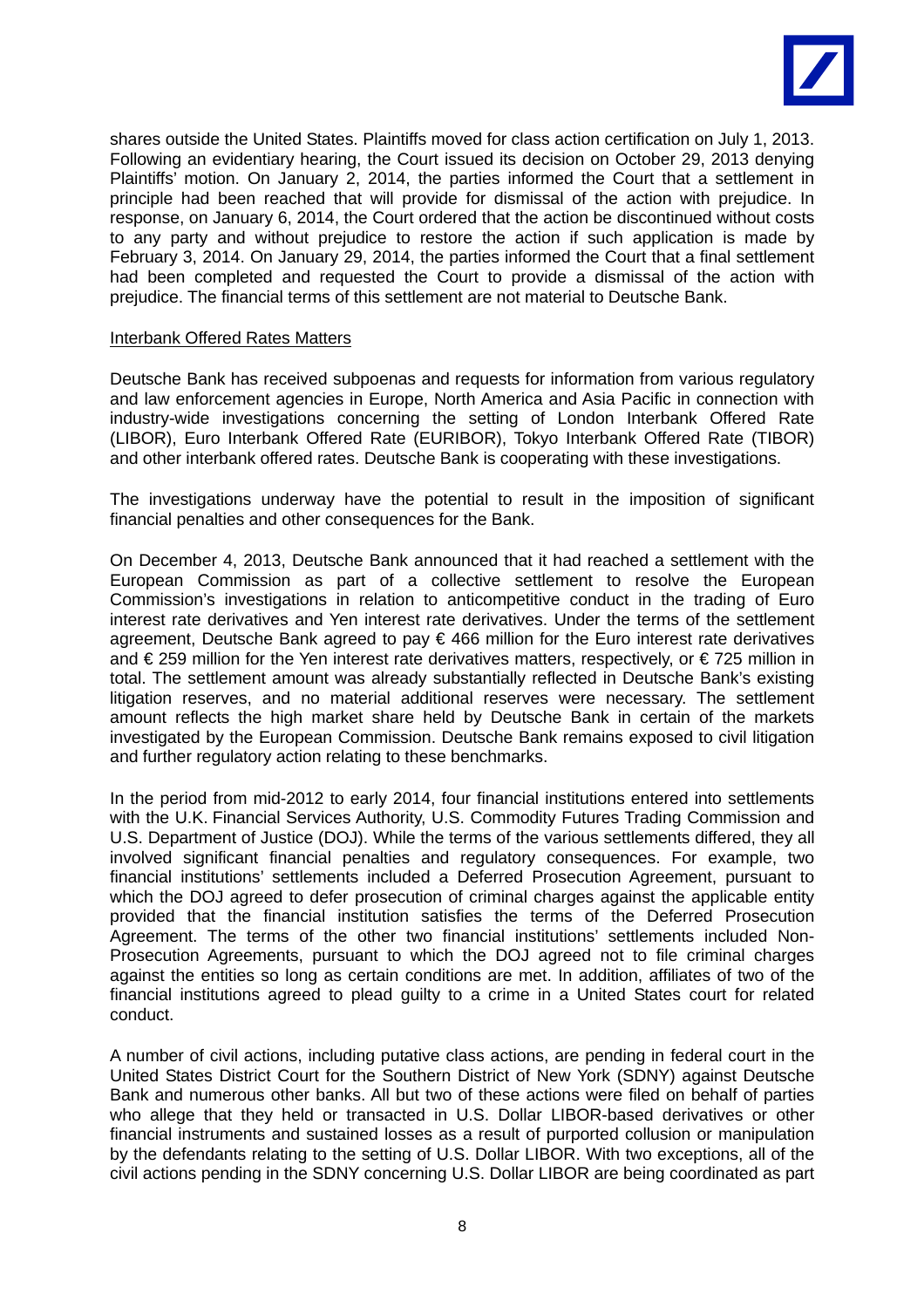

of a multidistrict litigation (U.S. Dollar LIBOR MDL). In March 2013, the District Court dismissed the federal and state antitrust claims, claims asserted under the Racketeer Influenced and Corrupt Organizations Act (RICO) and certain state law claims that had been asserted in six amended complaints. Appeals to the United States Court of Appeals for the Second Circuit were dismissed as premature. Various motions are pending before the District Court. Additional complaints relating to the alleged manipulation of U.S. Dollar LIBOR have been filed in, removed to, or transferred to the SDNY and are being coordinated as part of the U.S. Dollar LIBOR MDL. These additional actions have been stayed. One other action against Deutsche Bank and other banks concerning U.S. Dollar LIBOR was recently removed to the SDNY and defendants have requested that it be coordinated as part of the U.S. Dollar LIBOR MDL. An additional action concerning U.S. Dollar LIBOR is independently pending in the SDNY and is subject to a pending motion to dismiss.

A putative class action was filed against Deutsche Bank and other banks concerning the alleged manipulation of Yen LIBOR and Euroyen TIBOR. Motions to dismiss have been fully briefed and are scheduled for argument. Deutsche Bank was added as a defendant in an amended complaint filed in a putative class action concerning the alleged manipulation of Euribor. Defendants' time to respond to that complaint has been stayed pending the filing of a further amended complaint. Claims for damages in these cases have been asserted under various legal theories, including violations of the Commodity Exchange Act, federal and state antitrust laws, the Racketeer Influenced and Corrupt Organizations Act, and other federal and state laws.

### Kaupthing CLN Claims

In June 2012, Kaupthing hf (acting through its Winding-up Committee) issued Icelandic law clawback claims for approximately € 509 million (plus interest) against Deutsche Bank in both Iceland and England. The claims relate to leveraged credit linked notes, referencing Kaupthing, issued by Deutsche Bank to two British Virgin Island Special Purpose Vehicles ("SPVs") in 2008. The SPVs were ultimately owned by high net worth individuals. Kaupthing claims to have funded the SPVs and alleges that Deutsche Bank was or should have been aware that Kaupthing itself was economically exposed in the transactions. It is claimed that the transactions are voidable by Kaupthing on a number of alternative grounds, including the ground that the transactions were improper because one of the alleged purposes of the transactions was to allow Kaupthing to influence the market in its own CDS (credit default swap) spreads and thereby its listed bonds. Additionally, in November 2012, an English law claim (with allegations similar to those featured in the Icelandic law claims) was commenced by Kaupthing against Deutsche Bank in London. Deutsche Bank filed its defense in the Icelandic proceedings in late February 2013 and continues to defend the claims.

### **Kirch Litigation**

In May 2002, Dr. Leo Kirch personally and as an assignee of two entities of the former Kirch Group, i.e., PrintBeteiligungs GmbH and the group holding company TaurusHolding GmbH & Co. KG, initiated legal action against Dr. Rolf-E. Breuer and Deutsche Bank alleging that a statement made by Dr. Breuer (then the Spokesman of Deutsche Bank's Management Board) regarding the Kirch Group in an interview with Bloomberg television on February 4, 2002, was in breach of laws and resulted in financial damage.

On January 24, 2006, the German Federal Supreme Court sustained the action for the declaratory judgment only in respect of the claims assigned by PrintBeteiligungs GmbH. Such action and judgment did not require a proof of any loss caused by the statement made in the interview. PrintBeteiligungs GmbH is the only company of the Kirch Group which was a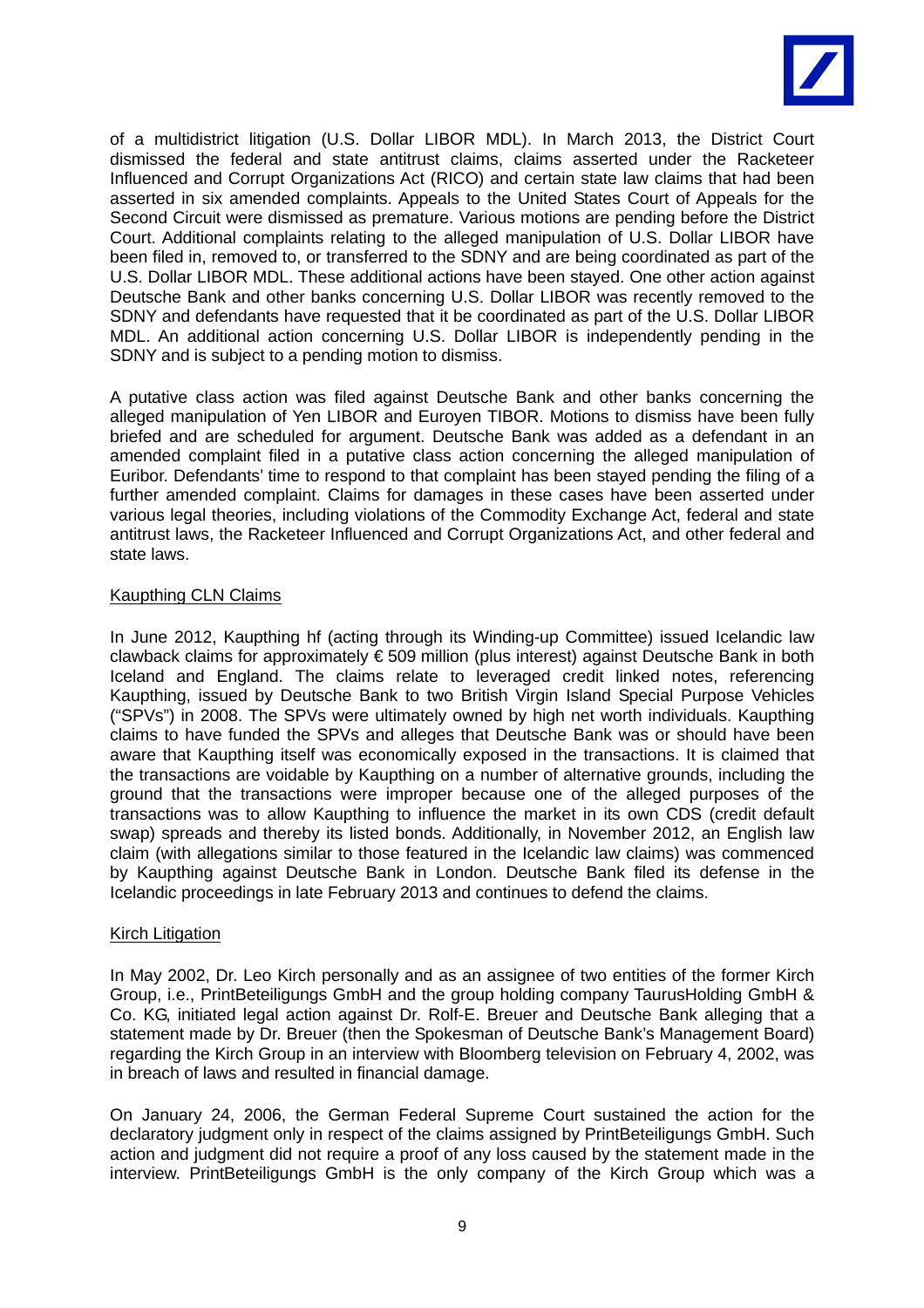

borrower of Deutsche Bank. Claims by Dr. Kirch personally and by Taurus-Holding GmbH & Co. KG were dismissed. In May 2007, Dr. Kirch filed an action for payment of approximately € 1.3 billion plus interest as assignee of PrintBeteiligungs GmbH against Deutsche Bank and Dr. Breuer. On February 22, 2011, the District Court Munich I dismissed the lawsuit in its entirety. Dr. Kirch filed an appeal against the decision.

On December 31, 2005, KGL Pool GmbH filed a lawsuit against Deutsche Bank and Dr. Breuer. The lawsuit was based on alleged claims assigned from various subsidiaries of the former Kirch Group. KGL Pool GmbH sought a declaratory judgment to the effect that Deutsche Bank and Dr. Breuer are jointly and severally liable for damages as a result of the interview statement and the behavior of Deutsche Bank in respect of several subsidiaries of the Kirch Group. In December 2007, KGL Pool GmbH supplemented this lawsuit by a motion for payment of approximately  $\epsilon$  2.0 billion plus interest as compensation for the purported damages which two subsidiaries of the former Kirch Group allegedly suffered as a result of the statement by Dr. Breuer. On March 31, 2009, the District Court Munich I dismissed the lawsuit in its entirety. KGL Pool GmbH appealed the decision. On December 14, 2012, the appellate court altered the judgment by District Court Munich I and held that Deutsche Bank and Dr. Breuer are liable for damages assigned by one subsidiary of the former Kirch Group and claimed under the motion for payment, rendered a declaratory judgment in favor of certain subsidiaries and dismissed the claims assigned by certain other subsidiaries. On March 12, 2013, the appellate court handed down the written judgment containing the reasons for its decisions. Deutsche Bank and Dr. Breuer filed a request for leave to appeal with the German Federal Supreme Court. The appellate court asked a valuation expert to opine on the market value of ProSiebenSat.1 shares held by Kirch Media before the interview to facilitate its decision on the alleged damages underlying the payment claim.

On February 20, 2014, at a court hearing before the Munich appellate court, the heir of Dr. Leo Kirch, as plaintiff in the Printbeteiligungs case, and KGL Pool GmbH on the one side and Deutsche Bank on the other side entered into a settlement agreement pursuant to which Deutsche Bank agreed to pay  $\epsilon$  775 million (plus interest at the rate of 5 % p.a. since March 24, 2011 and costs in the amount of  $\in$  40 million) in consideration for the plaintiffs withdrawing their claims against Deutsche Bank.

### KOSPI Index Unwind Matters

Following the decline of the Korea Composite Stock Price Index 200 ("KOSPI 200") in the closing auction on November 11, 2010 by approximately 2.7 %, the Korean Financial Supervisory Service ("FSS") commenced an investigation and expressed concerns that the fall in the KOSPI 200 was attributable to a sale by Deutsche Bank of a basket of stocks, worth approximately € 1.6 billion, that was held as part of an index arbitrage position on the KOSPI 200. On February 23, 2011, the Korean Financial Services Commission, which oversees the work of the FSS, reviewed the FSS' findings and recommendations and resolved to take the following actions: (i) to file a criminal complaint to the Korean Prosecutor's Office for alleged market manipulation against five employees of the Deutsche Bank group and Deutsche Bank's subsidiary Deutsche Securities Korea Co. (DSK) for vicarious liability; and (ii) to impose a suspension of six months, commencing April 1, 2011 and ending September 30, 2011, of DSK's business for proprietary trading of cash equities and listed derivatives and DMA (direct market access) cash equities trading, and the requirement that DSK suspend the employment of one named employee for six months. There was an exemption to the business suspension which permitted DSK to continue acting as liquidity provider for existing derivatives linked securities. On August 19, 2011, the Korean Prosecutor's Office announced its decision to indict DSK and four employees of the Deutsche Bank group on charges of spot/futures linked market manipulation. The criminal trial commenced in January 2012. A verdict in respect of DSK and one of the four indicted employees may be delivered during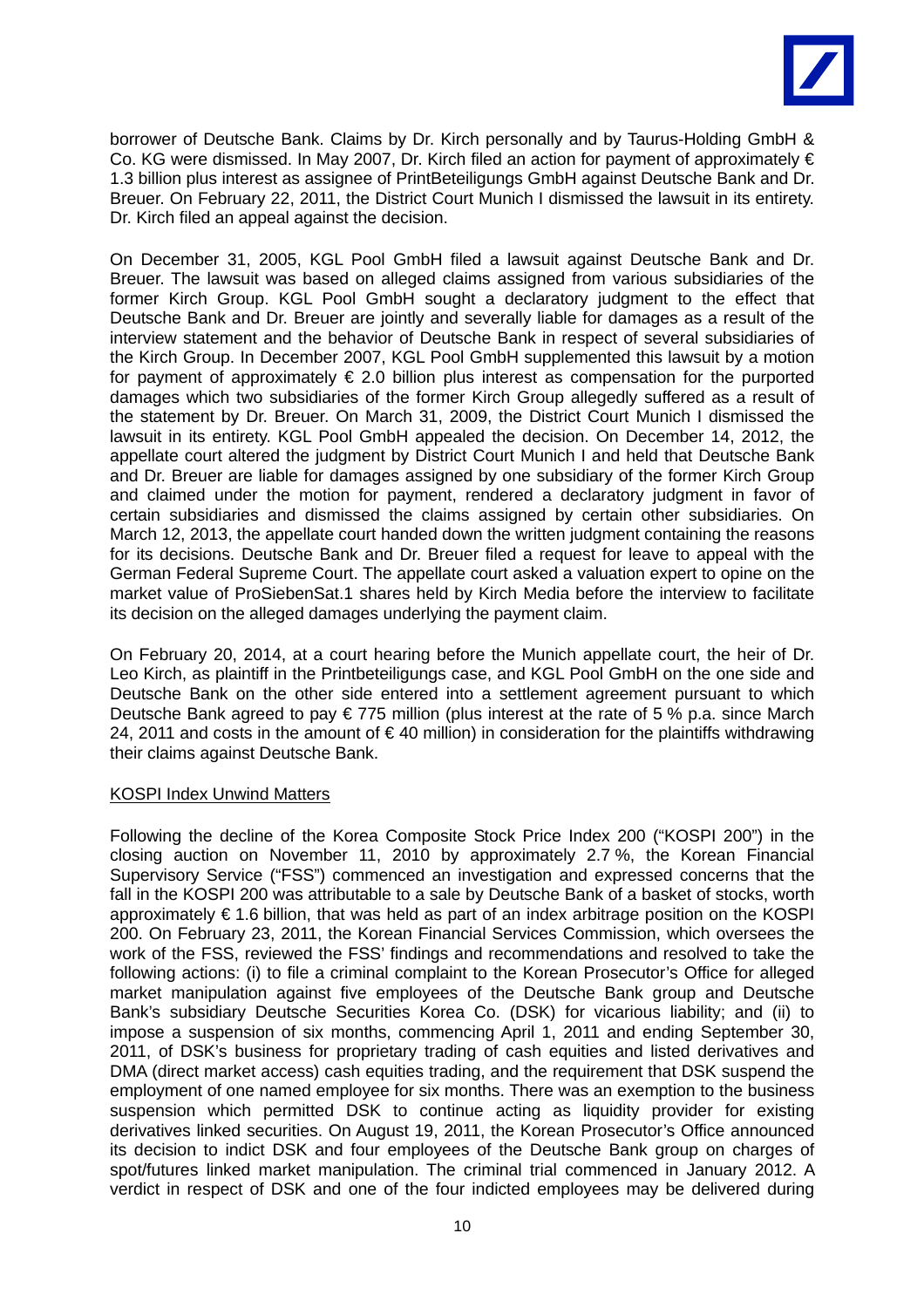

2014. In addition, a number of civil actions have been filed in Korean courts against Deutsche Bank and DSK by certain parties who allege they incurred losses as a consequence of the fall in the KOSPI 200 on November 11, 2010. The claimants are seeking damages with an aggregate claim amount of not less than €220 million (at present exchange rates) plus interest and costs. These litigations are at various stages of proceedings, with verdicts in some actions possible during 2014.

### Monte Dei Paschi

In February 2013 Banca Monte Dei Paschi Di Siena ("MPS") issued civil proceedings in Italy against Deutsche Bank AG alleging that Deutsche Bank fraudulently or negligently assisted former MPS senior management in an accounting fraud on MPS, by undertaking repo transactions with MPS and "Santorini", a wholly owned SPV of MPS, which helped MPS defer losses on a previous transaction undertaken with Deutsche Bank. MPS claimed at least € 500 million in damages. Subsequently, in July 2013, the Fondazione Monte Dei Paschi, MPS' largest shareholder, also issued civil proceedings in Italy for damages based on substantially the same facts. In December 2013, Deutsche Bank reached an agreement with MPS in relation to the transactions that resolves the civil proceedings by MPS. The civil proceedings by the Fondazione Monte Dei Paschi remain pending.

There is also an ongoing criminal investigation by the Siena Public Prosecutor into the transactions and certain unrelated transactions entered into by a number of other international banks with MPS. No charges have yet been brought. Separately, Deutsche Bank has also received requests for information in relation to the transactions from certain regulators, with whom it is cooperating.

### Mortgage-Related and Asset-Backed Securities Matters

Deutsche Bank, along with certain affiliates (collectively referred in these paragraphs to as "Deutsche Bank"), have received subpoenas and requests for information from certain regulators and government entities concerning its activities regarding the origination, purchase, securitization, sale and/or trading of mortgage loans, residential mortgage-backed securities (RMBS), collateralized debt obligations, other asset-backed securities, commercial paper and credit derivatives. Deutsche Bank is cooperating fully in response to those subpoenas and requests for information.

Deutsche Bank has been named as defendant in numerous civil litigations in various roles as issuer or underwriter in offerings of RMBS and other asset-backed securities. These cases include putative class action suits, actions by individual purchasers of securities, actions by trustees on behalf of RMBS trusts, and actions by insurance companies that guaranteed payments of principal and interest for particular tranches of securities offerings. Although the allegations vary by lawsuit, these cases generally allege that the RMBS offering documents contained material misrepresentations and omissions, including with regard to the underwriting standards pursuant to which the underlying mortgage loans were issued, or assert that various representations or warranties relating to the loans were breached at the time of origination.

Deutsche Bank and several current or former employees were named as defendants in a putative class action commenced on June 27, 2008, relating to two Deutsche Bank-issued RMBS offerings. Following a mediation, the court has approved a settlement of the case.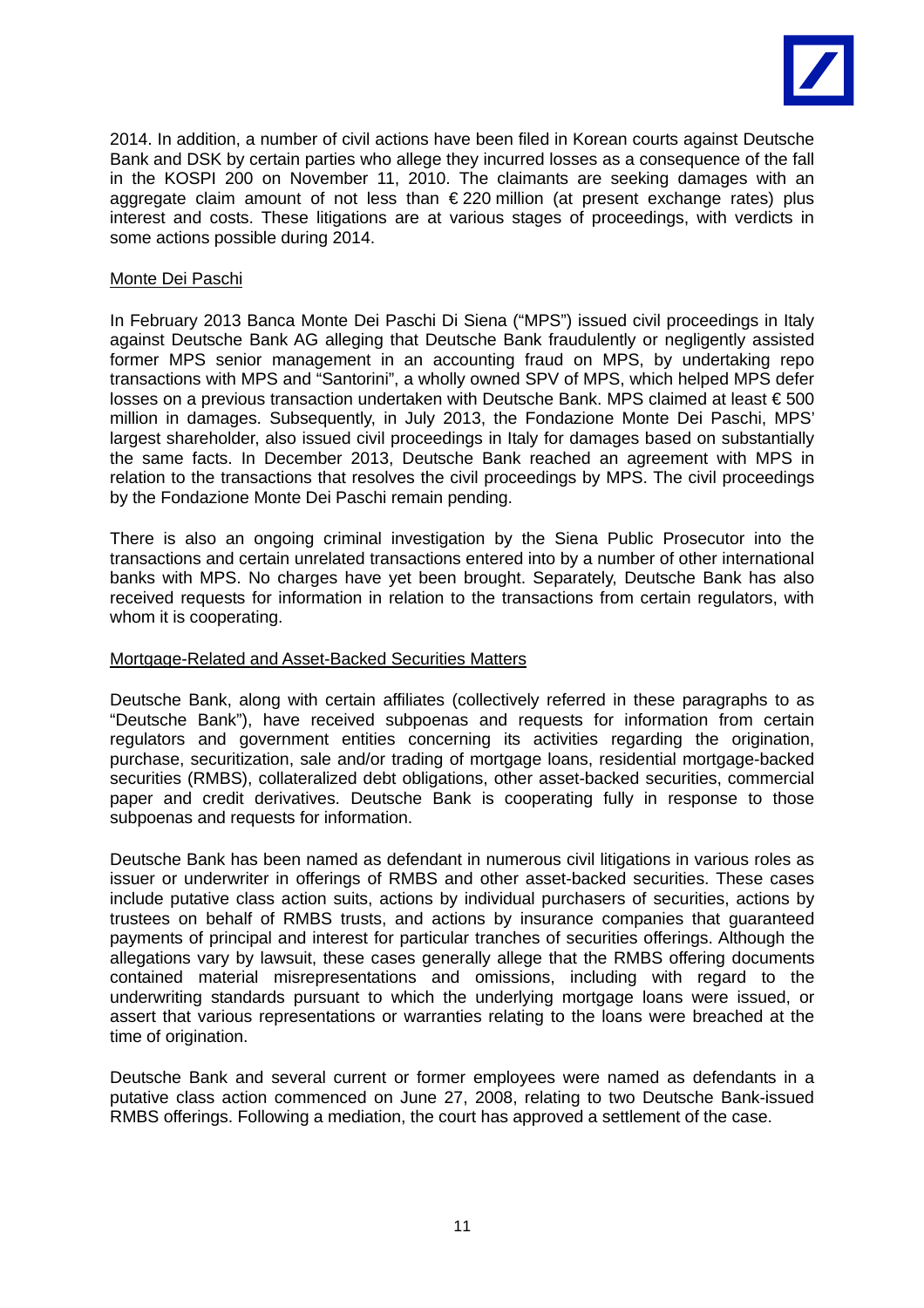

Deutsche Bank is a defendant in putative class actions relating to its role, along with other financial institutions, as underwriter of RMBS issued by IndyMac MBS, Inc. and Novastar Mortgage Corporation. These cases are in discovery.

On December 18, 2013, the United States District Court for the Southern District of New York dismissed the claims against Deutsche Bank in the putative class action relating to RMBS issued by Residential Accredit Loans, Inc. and its affiliates.

On April 17, 2013, Bank of America announced that it had reached a settlement in principle to dismiss various class action claims, which include the class action claims brought against underwriters, including Deutsche Bank, relating to RMBS issued by Countrywide Financial Corporation. Following preliminary and final fairness hearings, on December 17, 2013, the court entered a final judgment and order of dismissal with prejudice. The settlement did not require any payment by unaffiliated underwriters, including Deutsche Bank.

Deutsche Bank is a defendant in various non-class action lawsuits and arbitrations by alleged purchasers of, and counterparties involved in transactions relating to, RMBS, and their affiliates, including Assured Guaranty Municipal Corporation, Aozora Bank, Ltd., Bayerische Landesbank, Commerzbank AG, the Federal Deposit Insurance Corporation (as conservator for Colonial Bank, Franklin Bank S.S.B., Guaranty Bank, Citizens National Bank and Strategic Capital Bank), the Federal Home Loan Bank of Boston, the Federal Home Loan Bank of San Francisco, the Federal Home Loan Bank of Seattle, the Federal Housing Finance Agency (as conservator for Fannie Mae and Freddie Mac), HSBC Bank USA, National Association (as trustee for certain RMBS trusts), John Hancock, Knights of Columbus, Landesbank Baden-Württemberg, Mass Mutual Life Insurance Company, Moneygram Payment Systems, Inc., Phoenix Light SF Limited (as purported assignee of claims of special purpose vehicles created and/or managed by WestLB AG), Royal Park Investments (as purported assignee of claims of a special-purpose vehicle created to acquire certain assets of Fortis Bank), Sealink Funding Ltd. (as purported assignee of claims of special purpose vehicles created and/or managed by Sachsen Landesbank and its subsidiaries), The Charles Schwab Corporation, Triaxx Prime CDO 2006-1 Ltd., Triaxx Prime CDO 2006-1 LLC, Triaxx Prime CDO 2006-2 Ltd., Triaxx Prime CDO 2006-2 LLC, Triaxx Prime CDO 2007-1 Ltd. and Triaxx Prime CDO 2007-1 LLC. These civil litigations and arbitrations are in various stages up through discovery.

In the actions against Deutsche Bank solely as an underwriter of other issuers' RMBS offerings, Deutsche Bank has contractual rights to indemnification from the issuers, but those indemnity rights may in whole or in part prove effectively unenforceable where the issuers are now or may in the future be in bankruptcy or otherwise defunct.

On December 20, 2013, Deutsche Bank announced that it reached an agreement to resolve certain residential mortgage-backed securities litigation with the Federal Housing Finance Agency (FHFA) as conservator for the Federal National Mortgage Association and the Federal Home Loan Mortgage Corporation (the GSEs). As part of the agreement, Deutsche Bank paid € 1.4 billion. The settlement included dismissal of claims brought against Deutsche Bank in the United States Federal Court for the Southern District of New York relating to approximately U.S. \$ 14.3 billion of RMBS purchased by the GSEs that were issued, sponsored and/or underwritten by Deutsche Bank and an agreement to resolve claims brought by or at the direction of the FHFA and/or the GSEs seeking the repurchase of mortgage loans contained in RMBS purchased by the GSEs. The settlement did not resolve two matters brought by the FHFA against Deutsche Bank as underwriter of RMBS issued by Countrywide Financial Corporation and Societe Generale and/or their affiliates. As underwriter, Deutsche Bank received a customary agreement of indemnity from Countrywide Financial Corporation and Societe Generale and/or their affiliates. On February 27, 2014, the FHFA and Societe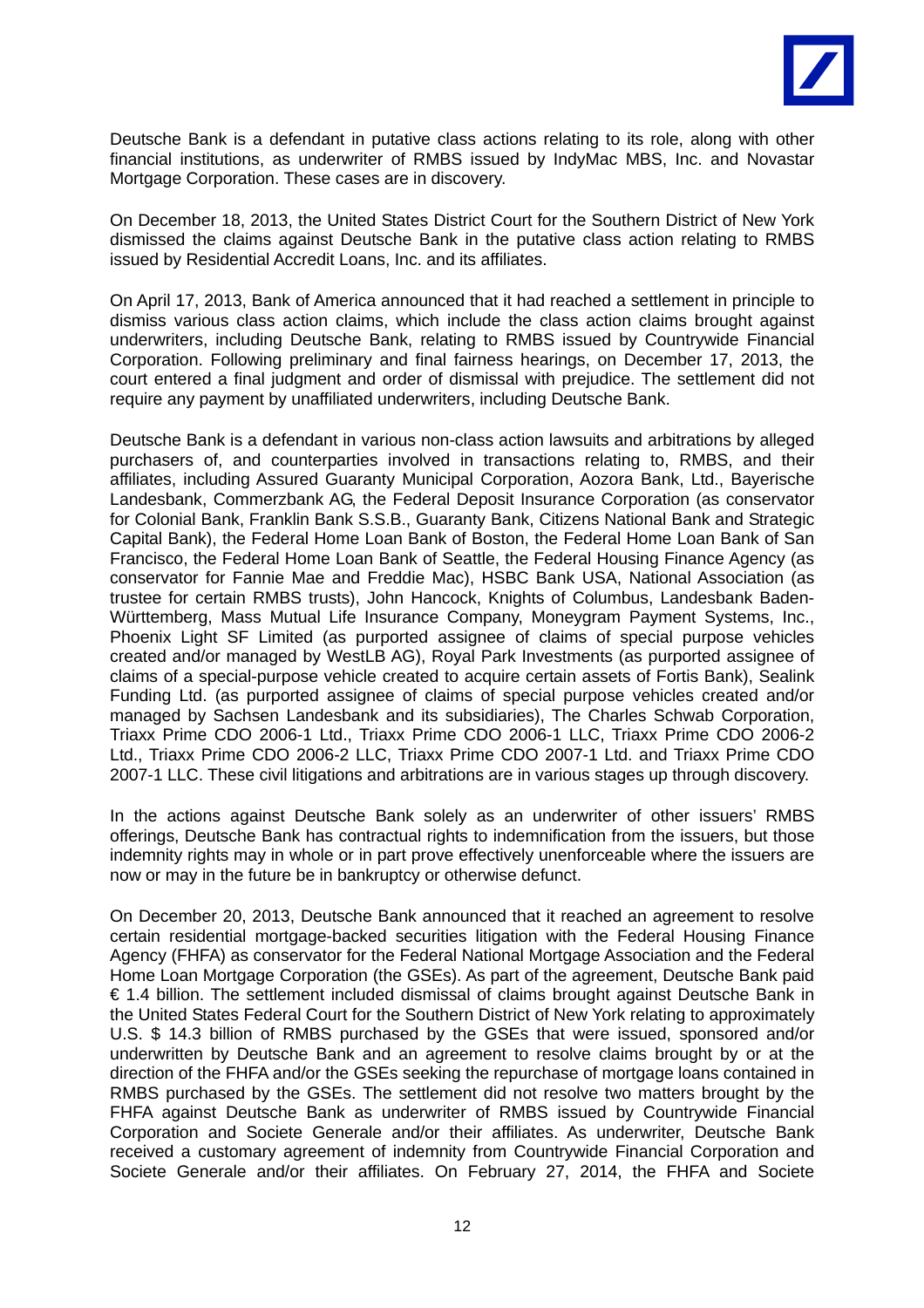

Generale announced that they reached a settlement of the action concerning RMBS issued by Societe Generale. The settlement included a release of the claims asserted against all defendants in that action, including Deutsche Bank. The settlement did not require any payment by Deutsche Bank.

On February 6, 2012, the United States District Court for the Southern District of New York issued an order dismissing claims brought by Dexia SA/NV and Teachers Insurance and Annuity Association of America and their affiliates, and on January 4, 2013, the court issued an opinion explaining the basis for this order. The court dismissed some of the claims with prejudice and granted the plaintiffs leave to replead other claims. The plaintiffs repled the claims dismissed without prejudice by filing a new complaint on February 4, 2013. On July 17, 2013, pursuant to the terms of separate settlement agreements, Dexia SA/NV and Teachers Insurance and Annuity Association of America and their affiliates dismissed the lawsuits that had been filed against Deutsche Bank. The financial terms of the settlements are not material to Deutsche Bank.

On July 16, 2012, the Minnesota District Court dismissed with prejudice without leave to replead claims by Moneygram Payment Systems, Inc., which the plaintiffs have appealed. On January 13, 2013, Moneygram filed a summons with notice in New York State Supreme Court seeking to assert claims similar to those dismissed in Minnesota. On June 17, 2013, Moneygram filed an amended summons with notice and complaint in New York State Supreme Court. On July 22, 2013, the Minnesota Court of Appeals affirmed the dismissal of Deutsche Bank AG, but reversed the dismissal of Deutsche Bank Securities Inc. On October 15, 2013, the Minnesota Supreme Court denied Deutsche Bank Securities Inc.'s petition for writ of certiorari. Deutsche Bank has filed a petition for writ of certiorari to the United States Supreme Court.

Pursuant to terms of settlement agreements, litigations filed by Allstate Insurance Company, Cambridge Placement Investments Management Inc., Stichting Pensionfonds ABP, West Virginia Investment Management Board, The Union Central Life Insurance Company and The Western and Southern Life Insurance Co. were dismissed. The financial terms of each of these settlements are not material to Deutsche Bank.

Deutsche Bank has entered into agreements with certain entities that have threatened to assert claims against Deutsche Bank in connection with various RMBS offerings and other related products to toll the relevant statutes of limitations. It is possible that these potential claims may have a material impact on Deutsche Bank. In addition, Deutsche Bank has entered into settlement agreements with some of these entities, the financial terms of which are not material to Deutsche Bank.

### Ocala Litigation

Deutsche Bank is a secured creditor of Ocala Funding LLC ("Ocala"), a commercial paper vehicle sponsored by Taylor Bean & Whitaker Mortgage Corp. ("Taylor Bean"), which ceased mortgage lending operations and filed for bankruptcy protection in August 2009. Bank of America is the trustee, collateral agent, custodian and depository agent for Ocala. Deutsche Bank commenced a civil litigation in the United States District Court for the Southern District of New York against Bank of America for breach of contract, breach of fiduciary duty, and contractual indemnity resulting from Bank of America's failure to secure and safeguard cash and mortgage loans that secured Deutsche Bank's commercial paper investment. On March 23, 2011, the trial court denied in part and granted in part Bank of America's motion to dismiss the complaint. On October 1, 2012, Deutsche Bank amended its first complaint against Bank of America, to assert additional claims for breach of contract, breach of fiduciary duty (which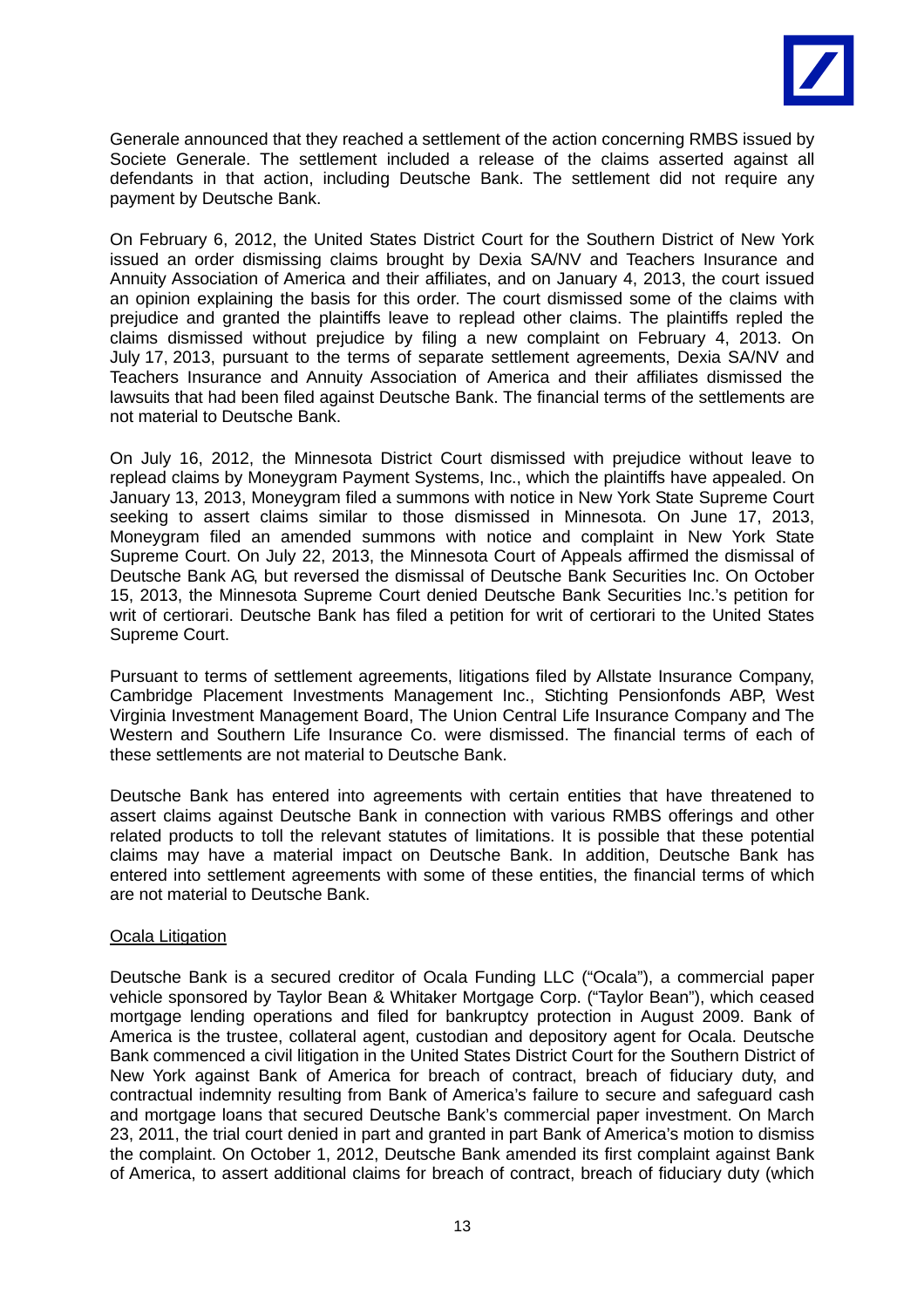

includes a claim related to Bank of America's conversion of mortgages), negligence, negligent misrepresentation, unjust enrichment, and other tort and equitable claims. On June 6, 2013, the trial court granted Bank of America's motion to dismiss the additional claims asserted by Deutsche Bank in its second amended complaint and on December 9, 2013 denied Deutsche Bank's request seeking leave to amend its complaint against Bank of America to include the dismissed claims. This litigation is in discovery.

On December 29, 2011, Deutsche Bank commenced a civil litigation in Circuit Court of the 11th Judicial Circuit in Miami Dade County, Florida for professional malpractice and negligent misrepresentation against Deloitte & Touche LLP, the auditors of Taylor Bean's financial statements, which were consolidated with certain subsidiaries, including wholly owned subsidiary Ocala. On March 20, 2012, the court denied Deloitte & Touche LLP's motion to dismiss. This case has been settled to the mutual satisfaction of the parties.

### Parmalat Litigation

Following the bankruptcy of the Italian company Parmalat, prosecutors in Parma conducted a criminal investigation against various bank employees, including employees of Deutsche Bank, and brought charges of fraudulent bankruptcy against a number of Deutsche Bank employees and others. The trial commenced in September 2009 and is ongoing.

Certain retail bondholders and shareholders have alleged civil liability against Deutsche Bank in connection with the above-mentioned criminal proceedings. Deutsche Bank has made a formal settlement offer to those retail investors who have asserted claims against Deutsche Bank. This offer has been accepted by some of the retail investors. The outstanding claims will be heard during the criminal trial process.

In January 2011, a group of institutional investors (bondholders and shareholders) commenced a civil claim for damages, in an aggregate amount of approximately  $\epsilon$  130 million plus interest and costs, in the Milan courts against various international and Italian banks, including Deutsche Bank and Deutsche Bank S.p.A., on allegations of cooperation with Parmalat in the fraudulent placement of securities and of deepening the insolvency of Parmalat. Hearings on a preliminary application (made for preliminary matters, including jurisdiction) brought by the defendant banks have taken place and the court has reserved judgment and ordered the case to proceed on the merits. Deutsche Bank has petitioned the Italian Supreme Court for a final assessment of the jurisdiction argument.

### Sebastian Holdings Litigation

Deutsche Bank is in litigation in the United Kingdom and the United States with Sebastian Holdings Inc., a Turks and Caicos company ("SHI"). The dispute arose in October 2008 when SHI accumulated trading losses and subsequently failed to meet margin calls issued by Deutsche Bank.

The U.K. action was brought by Deutsche Bank to recover approximately U.S.\$ 246 million owed by SHI after the termination of two sets of master trading agreements with SHI. In the U.K. action against SHI, the trial court (upheld by the Court of Appeal) held that it had jurisdiction over Deutsche Bank's suit and rejected SHI's claim that the U.K. was an inconvenient forum for the case to be heard.

As a counterclaim against Deutsche Bank in the U.K., SHI duplicated aspects of the U.S. claim (described below) in the U.K. proceedings. The amount of the U.K. pleaded counterclaim was not fully specified and elements may have been duplicative, but the pleaded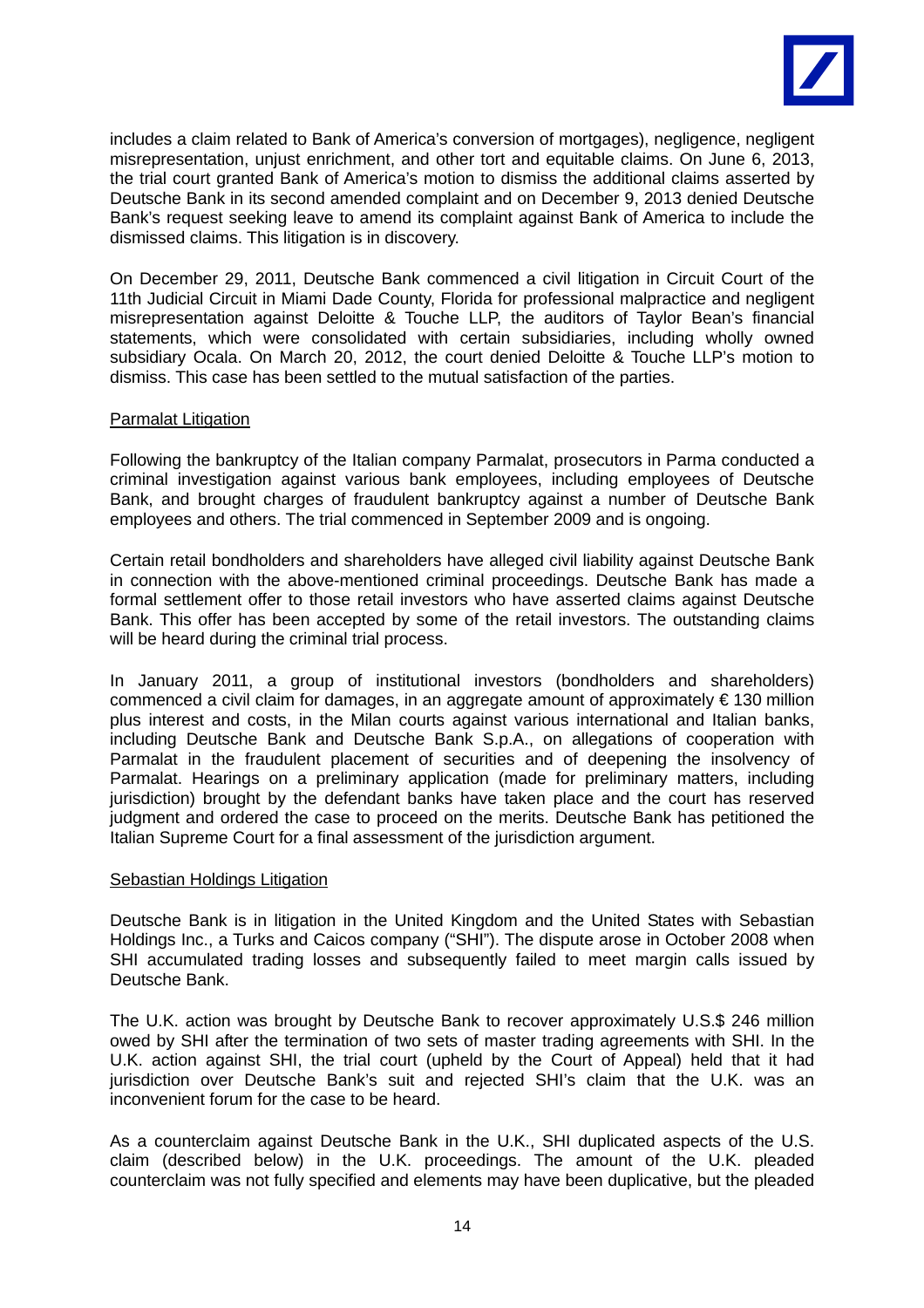

claim was for at least NOK 8.28 billion (around  $\epsilon$  1.0 billion or U.S.\$ 1.38 billion at recent exchange rates, which do not necessarily equate to the rates applicable to the claim). Substantial consequential loss claims were pleaded in addition based primarily on the profits which SHI claimed it would have made on the moneys allegedly lost. The total quantum of SHI's alleged losses remains unclear, but SHI's expert has calculated losses claimed (including consequential losses) as potentially amounting to NOK 44.1 billion (around U.S.\$ 7.35 billion or € 5.33 billion at recent exchange rates, which do not necessarily equate to the rates applicable to the claim) plus sums associated with the currency in which damages are claimed (NOK) and interest. SHI also brought other claims including for restitution and declaratory relief.

The trial in the English court began in April 2013 and judgment was handed down in November 2013. The English court found SHI liable to Deutsche Bank for the amount of approximately U.S.\$ 236 million, plus interest, plus 85 % of costs, including an interim award of GBP 32 million, in respect of Deutsche Bank's claim and denied SHI's counterclaims, holding that SHI was not entitled to any recovery. In December 2013 Deutsche Bank commenced action in the English court against Mr. Alexander Vik (SHI's sole shareholder and director) personally in respect of the GBP 32 million interim costs award.

On December 20, 2013, SHI filed an application for permission to appeal portions of the trial court judgment with the Court of Appeal in England.

The U.S. action is a damages claim brought by SHI against Deutsche Bank in New York State court, arising out of the same circumstances as Deutsche Bank's suit against SHI in the U.K. and seeking damages of at least U.S.\$ 2.5 billion in an amended complaint filed January 10, 2011. SHI's claims largely relate to allegations that Deutsche Bank breached certain agreements and made improper margin calls. The trial court denied SHI's request to enjoin Deutsche Bank's suit in the U.K. The trial court denied Deutsche Bank's motion to dismiss or stay the U.S. action in favor of the U.K. action, while granting Deutsche Bank's motion to dismiss SHI's tort claims but not its contract and quasi-contractual claims. The New York Appellate Division affirmed the trial court's decision, and the amended complaint was filed after the Appellate Division decision. Deutsche Bank moved to dismiss certain of the claims alleged in the amended complaint. The trial court granted Deutsche Bank's motion to dismiss SHI's tort claims, certain of its contract and quasi-contract claims, and its claims for punitive damages. On July 2, 2013, the Appellate Division affirmed the trial court's ruling, and on October 15, 2013, the Appellate Division denied SHI's motion for leave to appeal to the New York Court of Appeals. On July 30, 2013, SHI informed the trial court of its intention to file a motion seeking leave to file a further amended complaint, but it has not yet filed such a motion. Discovery in the U.S. action is scheduled to close on April 4, 2014, and dispositive motions are due to be filed by May 16, 2014. No trial date has been set.

In November and December 2013, Deutsche Bank commenced actions in New York and Connecticut seeking to enforce the English judgment against SHI and Mr. Vik. In addition, Deutsche Bank brought claims in New York against SHI, Mr. Vik, and other defendants, including Mr. Vik's wife, Carrie Vik, and a family trust, for fraudulent transfers that stripped SHI of assets in October 2008.

### Trust Preferred Securities Litigation

Deutsche Bank and certain of its affiliates and officers were the subject of a consolidated putative class action, filed in the United States District Court for the Southern District of New York, asserting claims under the federal securities laws on behalf of persons who purchased certain trust preferred securities issued by Deutsche Bank and its affiliates between October